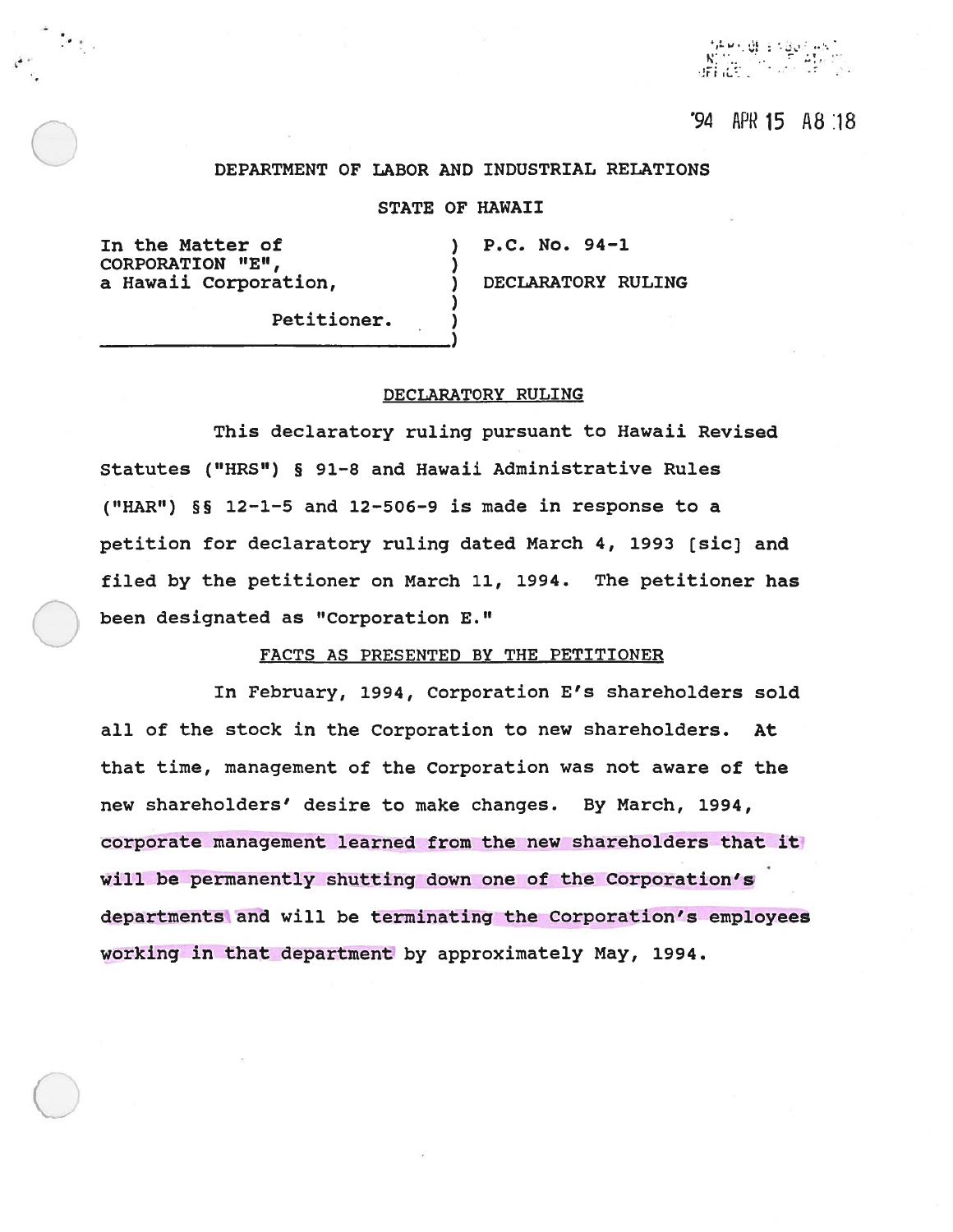effective."<br>Changed to 60 days

# ISSUE AS PRESENTED BY THE PETITIONER

Under the facts stated above, is more than 45 days' notice required pursuan<sup>t</sup> to MRS § 394B-9 prior to the termination of <sup>a</sup> corporation's employees resulting from the permanen<sup>t</sup> shutting down of <sup>a</sup> portion of the corporation's operations, when the permanen<sup>t</sup> shutting down may be due to <sup>a</sup> sale of the corporation's stock that occurred three or more months before the employees' termination?

### DECLARATORY RULING

Under the facts stated above, and assuming that Corporation <sup>E</sup> is <sup>a</sup> covered establishment, the Director of Labor and Industrial Relations ("Director") rules that more than 45 days' notice is not required pursuan<sup>t</sup> to MRS § 394B-9 prior to the termination of <sup>a</sup> corporation's employees resulting from the permanen<sup>t</sup> shutting down of <sup>a</sup> portion of the corporation's operations, regardless of the fact that the permanen<sup>t</sup> shutting down may be due to <sup>a</sup> sale of the corporation's stock that occurred three or more months prior to the employees' termination.

The statutory provisions of HRS Chapter 394B (Supp. 1992) are triggered when <sup>a</sup> "partial closing" occurs as defined in HRS § 394B-2. The statute provides:

"Partial closing" means the permanen<sup>t</sup> shutting down of <sup>a</sup> portion of operations within <sup>a</sup> covered establishment due to the sale, transfer, merger, and other business takeover or transaction of business interests and results in or may result in the termination of <sup>a</sup> portion of the employees of <sup>a</sup> covered establishment by the employer.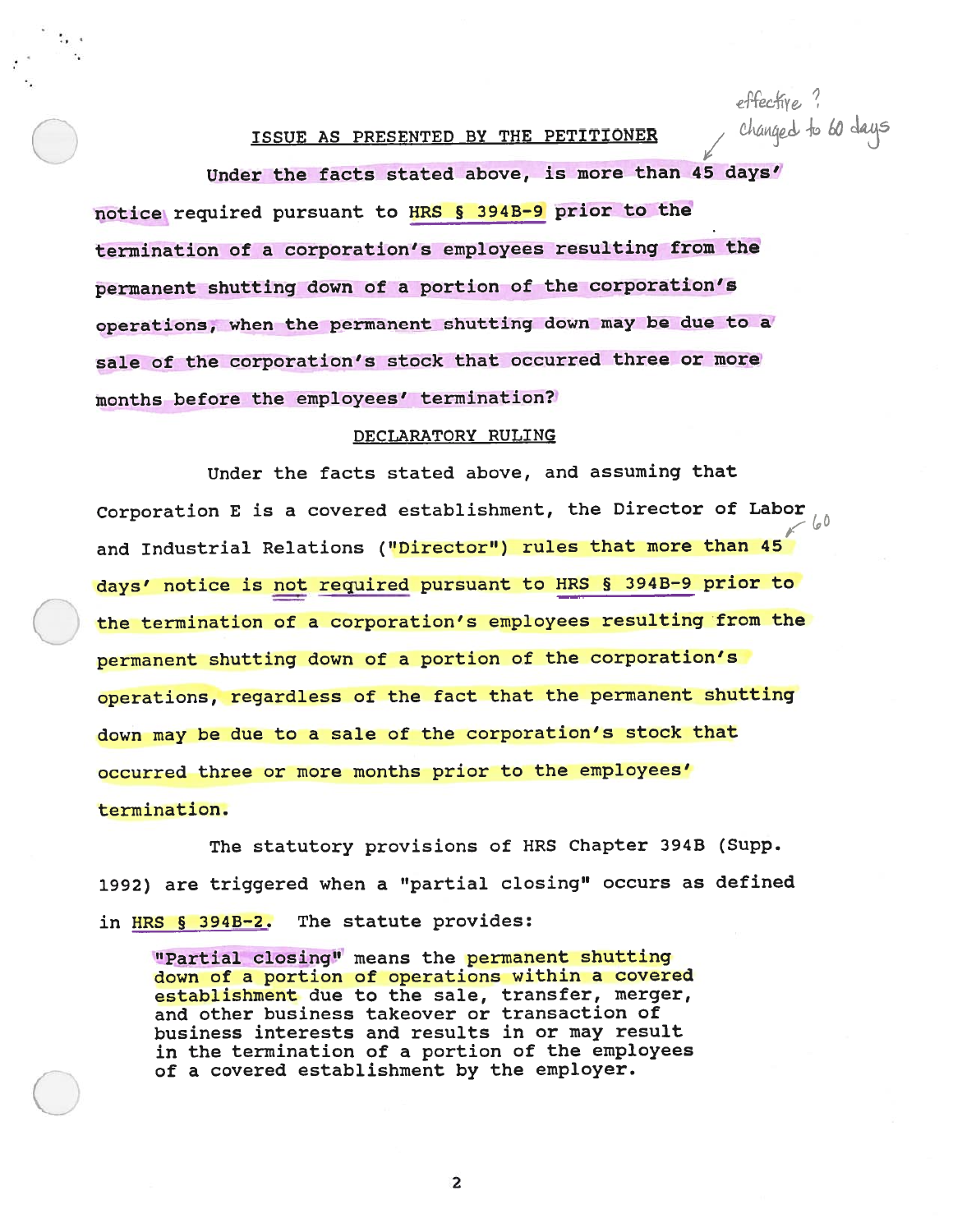Rules adopted by the Director pursuan<sup>t</sup> to Chapter 394B further define the factual elements which must be established, in order for <sup>a</sup> "partial closing" to occur and the requirements of Chapter 394B to be effective. As provided in HAR § 12-506-5(a):

In order for there to be a partial closing,

there shall be:

- (1) <sup>A</sup> sale, transfer, merger, and other business takeover or transaction of business interests; and
- (2) <sup>A</sup> permanen<sup>t</sup> shutting down of <sup>a</sup> portion of operations within <sup>a</sup> covered establishment due to paragraph (1); and
- (3) An actual or potential termination of <sup>a</sup> portion of the employees of <sup>a</sup> covered establishment by the employer as <sup>a</sup> result of paragraph (2).

Based on the facts presented by the petitioner, it is assumed that Corporation E is a covered establishment.<br>**A.** A Transfer of all of the Shares of a Corporation to

New Shareholders Constitutes <sup>a</sup> Sale, Transfer, Merger, and Other Business Takeover or Transaction of Business Interests.

The <sup>p</sup>hrase "sale, transfer, merger, and other

business takeover or transaction of business interests" is defined in HAR § 12-506-2 and means "any of the various forms of business transactions where there is <sup>a</sup> change in the controlling interest of <sup>a</sup> covered establishment . . . •" Upon the sale and transfer of all of the shares of <sup>a</sup> corporation to new shareholders, the controlling interest in the covered establishment is transferred from the previous shareholders to the new shareholders. Therefore, the first element required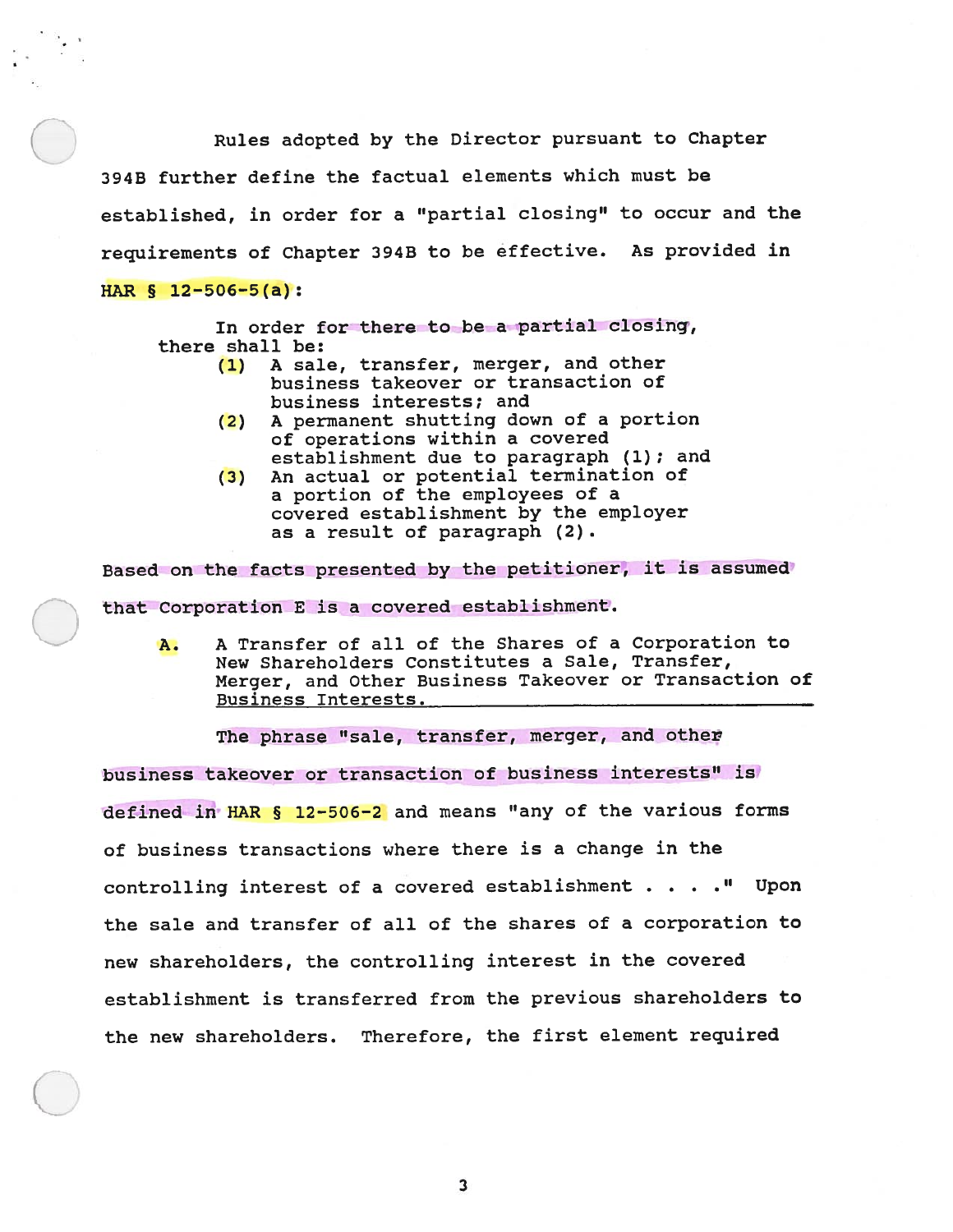for <sup>a</sup> partial closing has been established. It should be noted, however, that unlike <sup>a</sup> situation where <sup>a</sup> transfer of business assets occurs, a sale of only corporate shares does not give rise to a new entity which could, in turn, result in a technical termination and rehiring of corporate employees.

B. <sup>A</sup> Permanent Shutting Down of <sup>a</sup> Portion of Operations Within the Covered Establishment Will Occur, Due to the Transfer of all of the Shares of the Corporation.

The facts, as stated by the petitioner, indicate that the new shareholders of Corporation <sup>E</sup> intend to close down <sup>a</sup> department of the Corporation and terminate all of the Corporation's employees working in that department. This decision was made by the new shareholders at about the time they purchased the stock of the Corporation, or shortly thereafter, and is considered to be <sup>a</sup> permanen<sup>t</sup> shutting down of a portion of the opertations within the covered establishment which is due to the transfer of the shares of the corporation.

C. An Actual Termination of <sup>a</sup> Portion of the Employees of <sup>a</sup> Covered Establishment by the Employer Will Occur Due to the Shutting Down of <sup>a</sup> Department of the Corporation.

The facts, as stated by the petitioner, indicate that the new shareholders of Corporation <sup>E</sup> intend to terminate all of the employees working in the department of the Corporation that is to be permanently closed down. Since this termination is <sup>a</sup> result of the purchase of the shares by the new shareholders and their decision to permanently shut down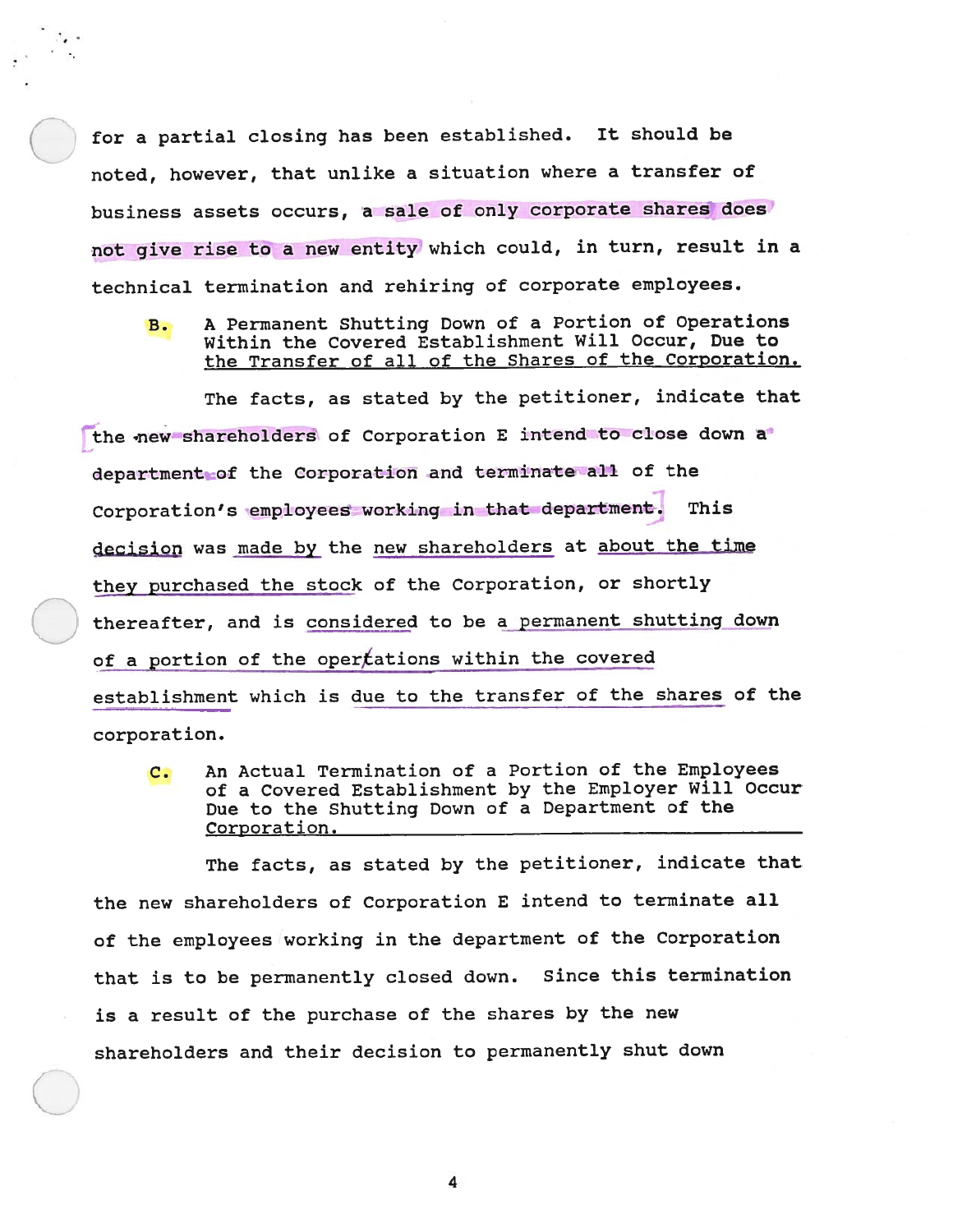the department, the termination of employees in May, 1994<br>constitutes the third element necessary for a partial closing pursuant to HRS § 394B-2 and HAR §  $\frac{12-506-2}{2}$  and  $\frac{12-506-5(a)}{2}$ .

D. The Date on Which Corporation E is Required to Give Notice of the Partial Closing Pursuant to HRS § 394B—9 is <sup>a</sup> Date at Least 45 Days Prior to the Date on Which the Affected Employees are Terminated.

Employers are required to give notice of <sup>a</sup> partial

c1osing, pursuan<sup>t</sup> to HRS § 3943-9, which provides that:

An employer in <sup>a</sup> covered establishment shall provide to each employee and the director written notification of <sup>a</sup> closing, partial closing, or relocation at least forty—five days prior to its occurrence.

This requirement is elaborated upon in HAR §

12-506-7(a), which provides that:

Any employer subject to the provisions of chapter 3943, HRS, shall provide written notification not less than forty-five calendar days prior to the closing, partial closing, or relocation to each affected employee and to the director.

HRS § 3943-2 defines "employer' as "any person who, directly or indirectly, owns, operates or has <sup>a</sup> controlling interest in <sup>a</sup> covered establishment, excluding the State or any political subdivision thereof." Although Corporation E's managemen<sup>t</sup> may not have been informed of the potential closing down of the department at the time of the stock transfer, the new shareholders, as "employers", also have <sup>a</sup> duty to notify the employees and the Director of the potential shutdown. However, since all three of the conditions required for the